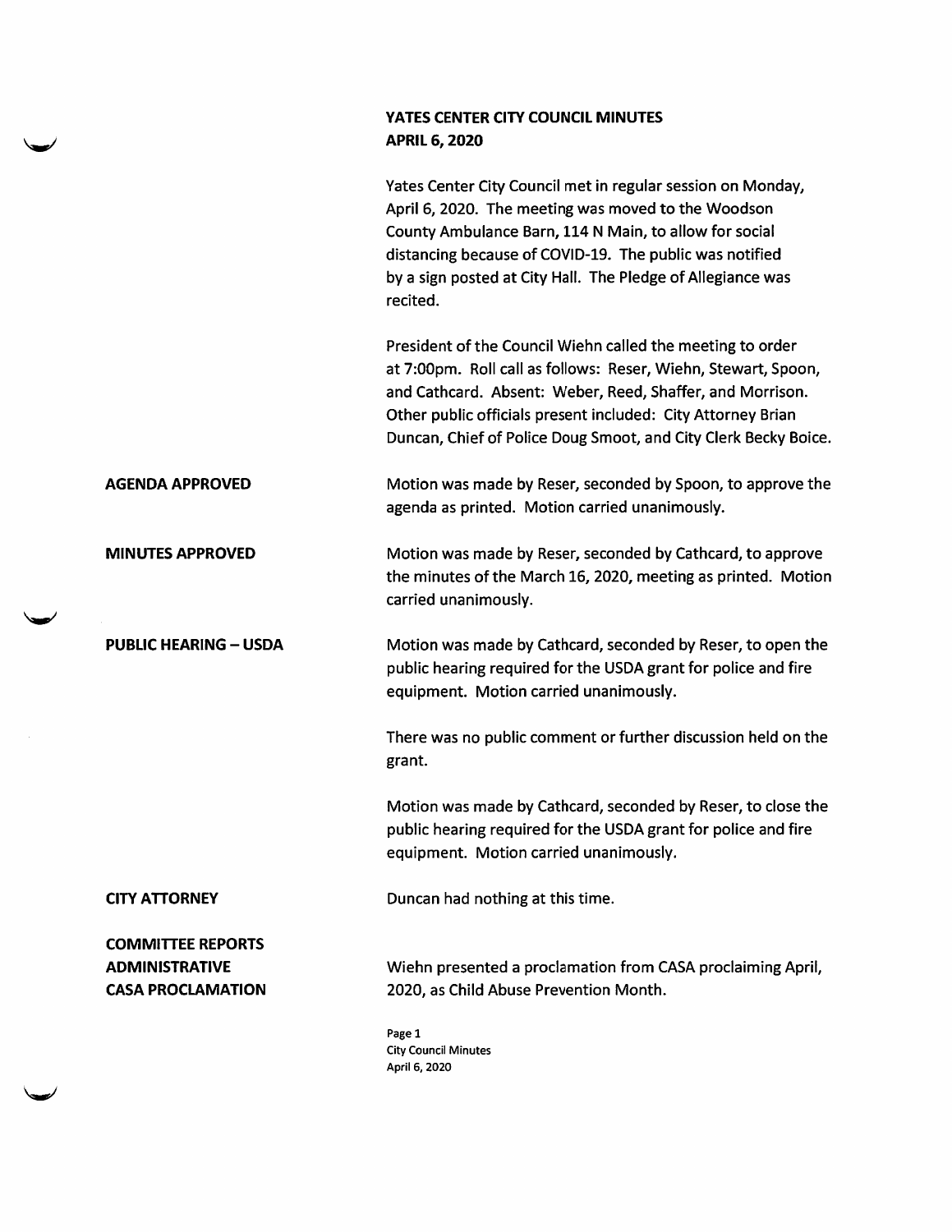|                                                   | Motion was made by Reser, seconded by Cathcard, to allow<br>President of the Council Wiehn to sign the proclamation as<br>printed. Motion carried unanimously.                                                                                                                                                                                                                                                                                                                                                                                                                                 |
|---------------------------------------------------|------------------------------------------------------------------------------------------------------------------------------------------------------------------------------------------------------------------------------------------------------------------------------------------------------------------------------------------------------------------------------------------------------------------------------------------------------------------------------------------------------------------------------------------------------------------------------------------------|
| COVID-19                                          | Council discussed concerns regarding COVID-19.                                                                                                                                                                                                                                                                                                                                                                                                                                                                                                                                                 |
| <b>RESOLUTION NUMBER 334</b>                      | Duncan presented Resolution Number 334 for approval; A<br>RESOLUTION OF THE CITY OF YATES CENTER, KANSAS,<br>DECLARING A LOCAL STATE OF EMERGENCY; TEMPORARILY<br>EXPANDING THE AUTHORITY OF THE MAYOR TO ACT ON<br>BEHALF OF THE CITY; AND RATIFYING PREVIOUS DECISIONS<br>REGARDING THE COVID-19 EMERGENCY.                                                                                                                                                                                                                                                                                  |
|                                                   | Motion was made by Reser, seconded by Spoon, to adopt<br>Resolution Number 334 as presented. Motion carried<br>unanimously.                                                                                                                                                                                                                                                                                                                                                                                                                                                                    |
| <b>SAFETY</b><br><b>CUNNINGHAM RESIGNATION</b>    | Motion was made by Cathcard, seconded by Reser, to accept<br>the resignation of Police Officer John Cunningham. Motion<br>carried unanimously.                                                                                                                                                                                                                                                                                                                                                                                                                                                 |
| <b>MUNICIPAL COURT</b>                            | Motion was made by Cathcard, seconded by Spoon, to suspend<br>municipal court as long as district court is suspended due<br>to COVID-19. Motion carried unanimously.                                                                                                                                                                                                                                                                                                                                                                                                                           |
| <b>USDA GRANT</b><br><b>RESOLUTION NUMBER 335</b> | Duncan presented Resolution Number 335 for approval; A<br>RESOLUTION OF THE CITY OF YATES CENTER, KANSAS,<br>ADOPTING THE STANDARDS OF CONDUCT AND PROCUREMENT<br>PROCEDURES SET FORTH IN THOSE REGULATIONS OF USDA<br>RURAL DEVELOPMENT APPEARING IN TITLE 7, CODE OF<br>FEDERAL REGULATIONS, SECTION 1942.18 (J) THRU (K),<br>PROVIDED HOWEVER THAT IN THOSE INSTANCES WHERE<br>FUNDS DERIVED FROM LOANS MADE OR INSURED BY, OR<br>GRANTS MADE BY, THE GOVERNMENT ARE NOT INVOLVED,<br>PRIOR CONSENT OR APPROVAL OF THE GOVERNMENT AS<br>PROVIDED IN SUCH REGULATIONS SHALL NOT BE REQUIRED. |
|                                                   | Motion was made by Cathcard, seconded by Spoon, to adopt<br>Resolution Number 335 as presented. Motion carried<br>unanimously.                                                                                                                                                                                                                                                                                                                                                                                                                                                                 |
|                                                   | Page 2<br><b>City Council Minutes</b><br>April 6, 2020                                                                                                                                                                                                                                                                                                                                                                                                                                                                                                                                         |

 $\overline{\phantom{a}}$